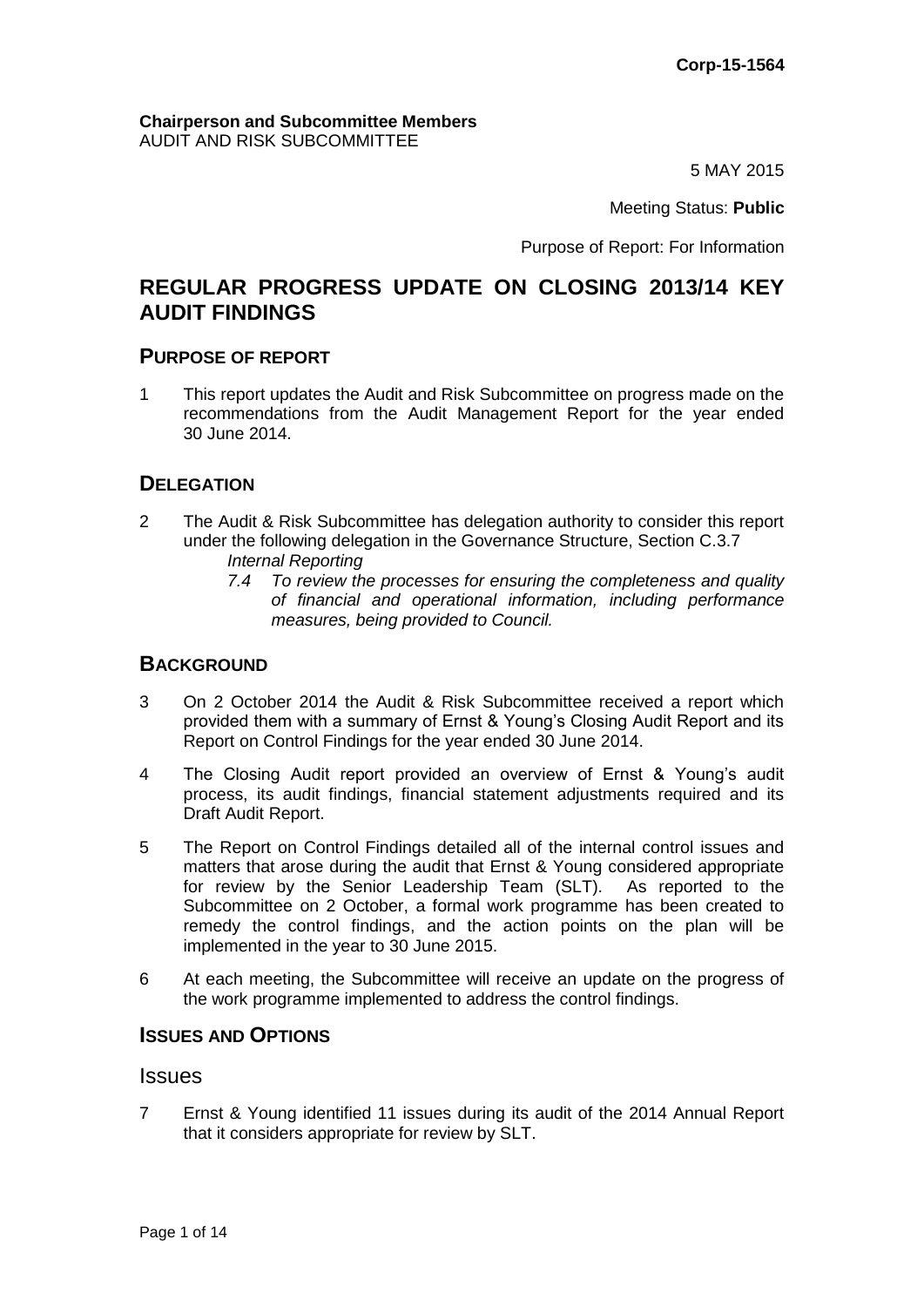- 8 None of the issues identified were considered to be high risk, requiring immediate corrective action however three of the issues were rated as moderate, requiring substantial improvement, ideally within 6 months. The remaining eight issues were classed as low risk, requiring corrective action to be implemented within 6 to 12 months.
- 9 The work programme, a consolidated report comprising Ernst & Young's recommendations and Council's action plan for addressing each finding, and the progress to date, is attached.

### **CONSIDERATIONS**

#### Policy considerations

10 One of the audit findings relates specifically to all policies being reviewed in a more timely fashion. A review of all Council policies has commenced and all corporate policy updates are targeted to be completed in 2015 and will be reviewed at least every five years or more frequently if considered prudent to do so.

#### Legal considerations

11 There are no legal considerations.

#### Financial considerations

12 There are no financial considerations.

#### Tāngata whenua considerations

13 There are no tāngata whenua considerations.

#### **SIGNIFICANCE AND ENGAGEMENT**

#### Degree of significance

14 This matter has a low level of significance under the Council policy.

#### Consultation already undertaken

15 Due to the nature of the decision being made, no consultation process is required to be undertaken.

#### Engagement planning

16 An engagement plan is not needed to implement this decision.

#### **Publicity**

17 There are no publicity issues to be considered at this stage.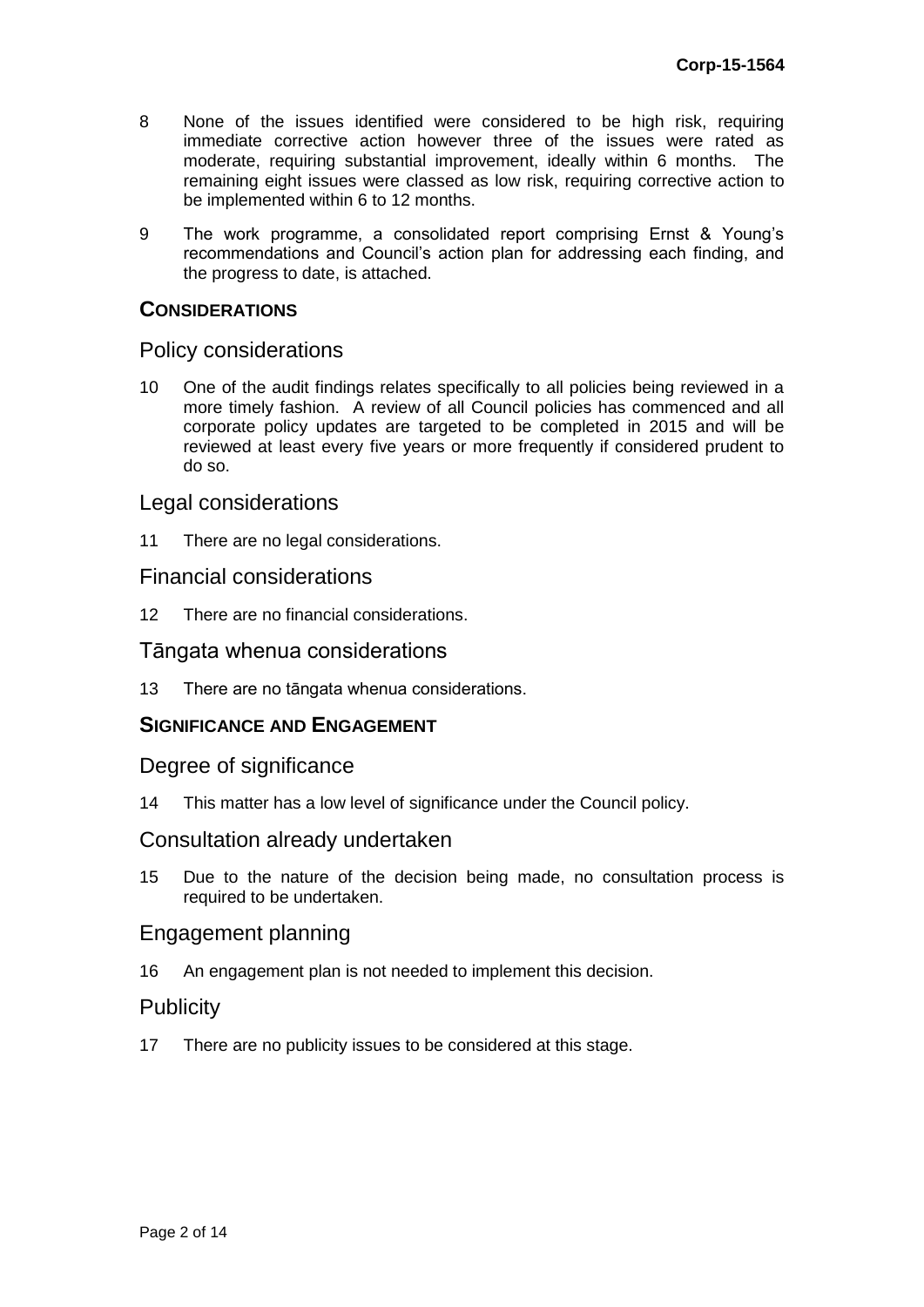# **RECOMMENDATIONS**

18 That the Audit and Risk Subcommittee note the progress made on the recommendations in Ernst & Young's Report on Control Findings for the year ended 30 June 2014 as per the Work Programme in Appendix 1 to this report Corp-15-1564.

**Report prepared by Approved for submission Approved for submission**

| Mark de Haast<br><b>Financial Controller</b> | <b>Stephen McArthur</b><br>Group Manager Strategy & Group Manager Corporate<br><b>Planning</b> | <b>Wayne Maxwell</b><br><b>Services</b> |
|----------------------------------------------|------------------------------------------------------------------------------------------------|-----------------------------------------|
|                                              |                                                                                                |                                         |

Appendix 1 - Work Programme for audit findings for the year ended 30 June 2014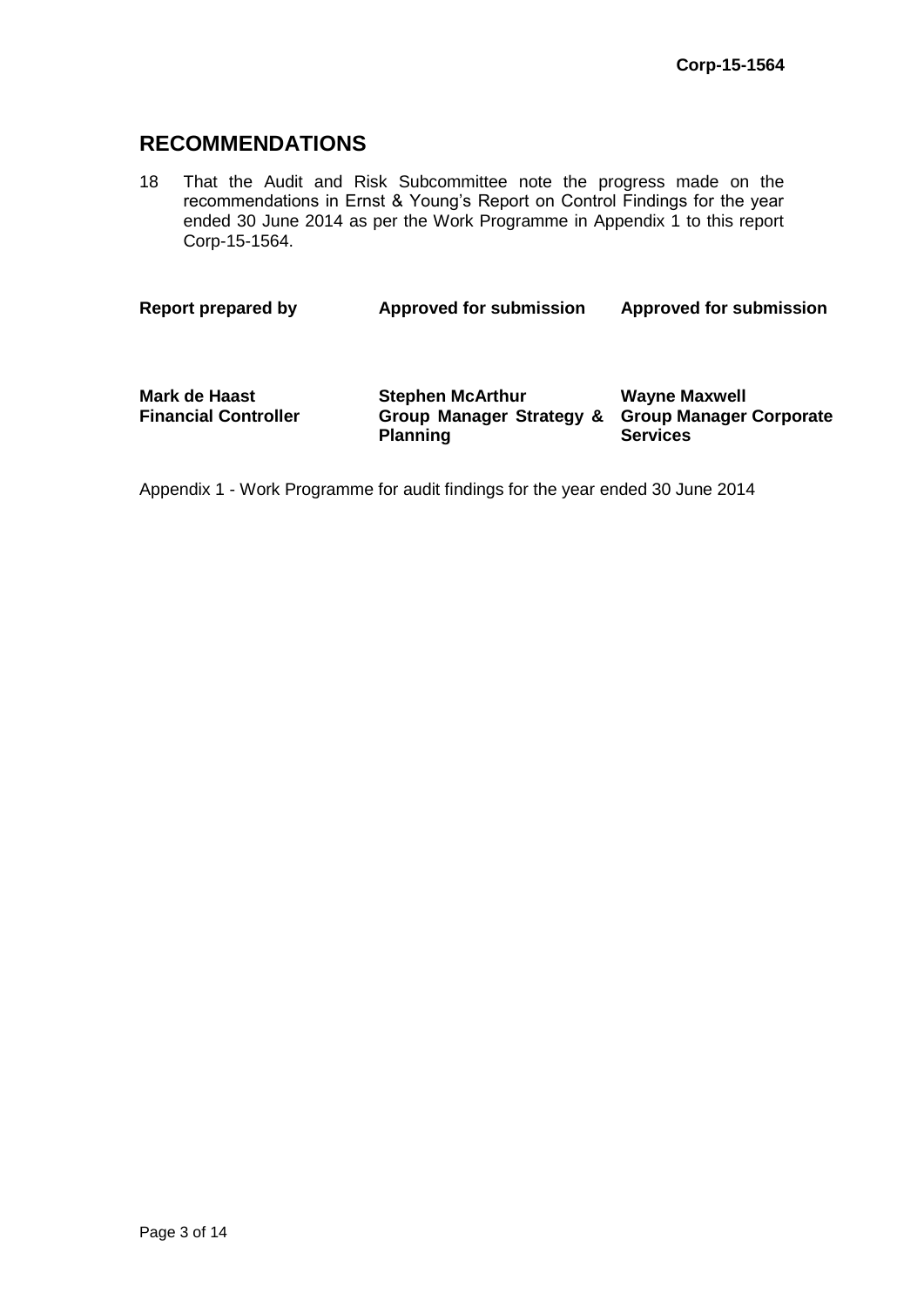Work programme for audit findings for the year ended 30 June 2014

| No.         | <b>Control</b><br>finding and<br>risk ranking                     | <b>Target date</b><br><b>Ifor</b><br>completion<br>and current<br><b>status</b> | <b>Ernst &amp; Young</b><br><b>Audit</b><br><b>Recommendation</b>                                                                                                                                                                                                                                                                                                 | <b>Council's Response</b>                                                                                                                                                                                                                                                                                                                                                                                                                                                                           | <b>Action Plan</b>                                                                                                                                                                         | <b>Responsibility</b>                       | <b>Progress to date</b>                                                                                                                                                                                                                                                                                                                                                                            |
|-------------|-------------------------------------------------------------------|---------------------------------------------------------------------------------|-------------------------------------------------------------------------------------------------------------------------------------------------------------------------------------------------------------------------------------------------------------------------------------------------------------------------------------------------------------------|-----------------------------------------------------------------------------------------------------------------------------------------------------------------------------------------------------------------------------------------------------------------------------------------------------------------------------------------------------------------------------------------------------------------------------------------------------------------------------------------------------|--------------------------------------------------------------------------------------------------------------------------------------------------------------------------------------------|---------------------------------------------|----------------------------------------------------------------------------------------------------------------------------------------------------------------------------------------------------------------------------------------------------------------------------------------------------------------------------------------------------------------------------------------------------|
| $\mathbf 1$ | <b>Review of</b><br>asset<br>revaluation<br>reports<br>(Moderate) | 18 Mar 2015                                                                     | We recommend<br>that management<br>involved in the<br>preparation of the<br>annual financial<br>statements are<br>actively involved in<br>the valuation<br>process and<br>complete sufficient<br>due diligence to<br>satisfy themselves<br>that the information<br>presented in the<br>valuation report is<br>appropriate for<br>financial reporting<br>purposes. | Council agrees with<br>the recommendation<br>and notes the<br>valuation process<br>requires improvement<br>in terms of clarity of<br>project scope and<br>deliverables, end to<br>end process<br>management and an<br>impact assessment<br>and review process<br>for Senior<br>Management to<br>validate the proposed<br>asset revaluations.<br>Council intends to<br>review its current<br>asset revaluation<br>policy and will<br>consider an annual<br>rolling programme of<br>asset valuations. | Develop an annual<br>rolling programme of<br>asset valuations from<br>2015/16 including a<br>competitive and robust<br>procurement process<br>for independent and<br>registered valuer(s). | Financial<br>Controller with<br>SLT support | On-going discussions are<br>being held with Porirua<br>City Council aimed at<br>formalising a shared<br>services agreement that<br>meets the requirements of<br>all parties involved.<br>The proposed annual<br>rolling programme for<br>asset revaluations has<br>been incorporated into the<br>2015 Long Term Plan that<br>forms part of the current<br><b>Consultation Document</b><br>process. |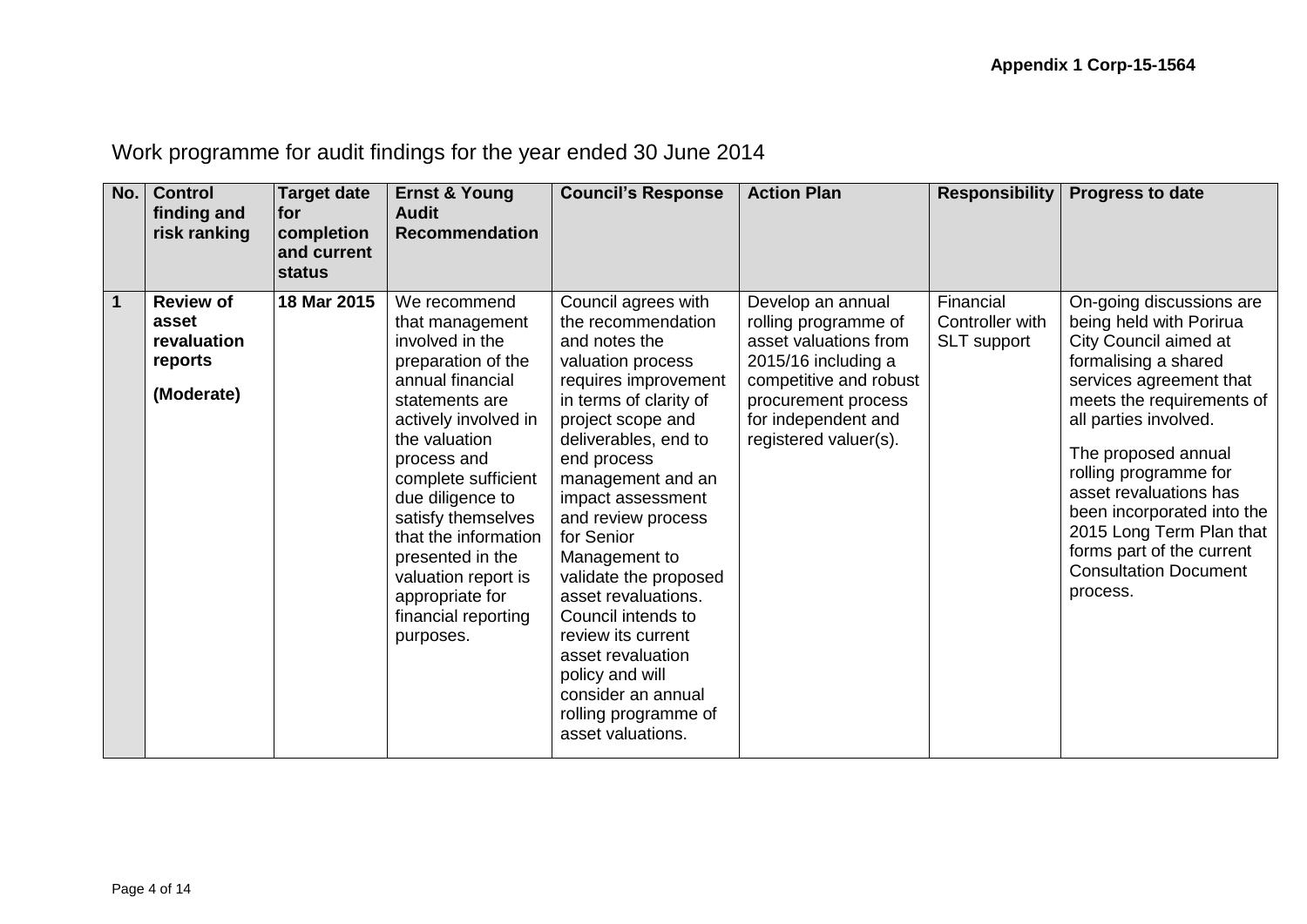| No.            | <b>Control</b><br>finding and<br>risk ranking               | <b>Target date</b><br> for<br>completion<br>and current<br>status | <b>Ernst &amp; Young</b><br><b>Audit</b><br><b>Recommendation</b>                                                                                                                                                                                                                                                                                                                                                                                               | <b>Council's Response</b>                                                                                                                                                                                                                            | <b>Action Plan</b>                                                                                                                             | <b>Responsibility</b>                                                                 | <b>Progress to date</b>                                                                                                                                                                                 |
|----------------|-------------------------------------------------------------|-------------------------------------------------------------------|-----------------------------------------------------------------------------------------------------------------------------------------------------------------------------------------------------------------------------------------------------------------------------------------------------------------------------------------------------------------------------------------------------------------------------------------------------------------|------------------------------------------------------------------------------------------------------------------------------------------------------------------------------------------------------------------------------------------------------|------------------------------------------------------------------------------------------------------------------------------------------------|---------------------------------------------------------------------------------------|---------------------------------------------------------------------------------------------------------------------------------------------------------------------------------------------------------|
| $\overline{2}$ | <b>Capital</b><br>Works in<br><b>Progress</b><br>(Moderate) | 18 Mar 2015<br>(on track)                                         | The risks we<br>identified in our<br>prior year review<br>continue to be<br>apparent, albeit at a<br>lower level, and we<br>recommend that<br>management<br>perform an overall<br>review on a periodic<br>basis of each CWIP<br>project to ensure<br>items are<br>capitalised on a<br>timely basis. We<br>expect<br>management to<br>implement<br>adequate<br>processes and<br>controls in place to<br>identify assets that<br>are no longer CWIP<br>in nature. | Council agrees with<br>the recommendation<br>and notes that further<br>improvement is<br>required. CWIP will<br>be extensively<br>reviewed at least<br>quarterly or more<br>frequently if<br>appropriate (e.g.<br>completion of a major<br>project). | CWIP will be<br>extensively reviewed<br>at least quarterly or<br>more frequently if<br>appropriate (e.g.<br>completion of a major<br>project). | Financial<br>Controller with<br><b>Capital Project</b><br>Managers and<br>SLT support | The capital works in<br>progress is being<br>reviewed on an on-going<br>basis. The review<br>includes verifying that all<br>expenditure is related to<br>capital spending and<br>compliant with policy. |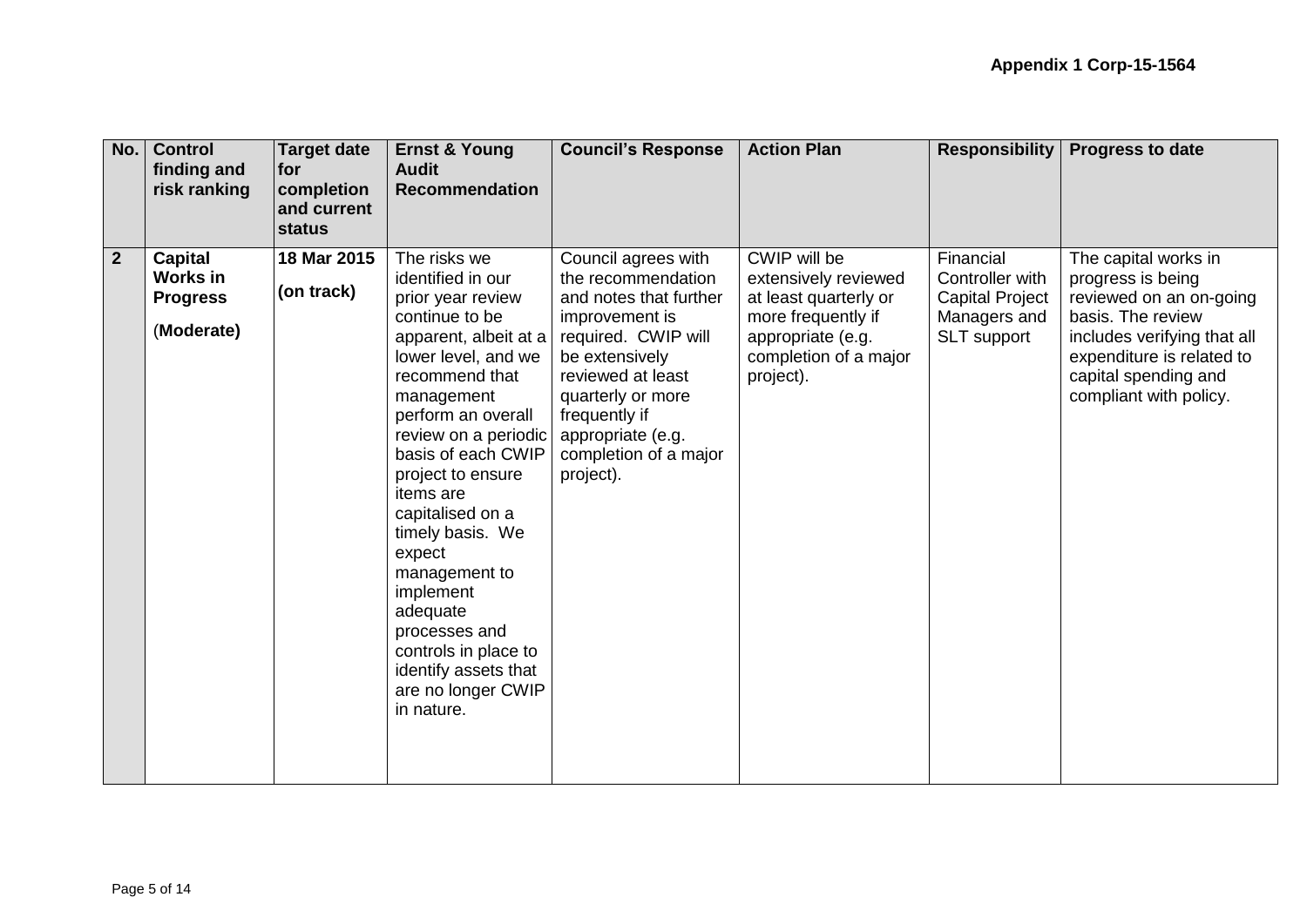| No. | <b>Control</b><br>finding and<br>risk ranking                                                         | Target date<br> for<br>completion<br>and current<br><b>status</b> | <b>Ernst &amp; Young</b><br><b>Audit</b><br><b>Recommendation</b>                                                                                                                                                                                 | <b>Council's Response</b>                                                                                                                                                                                                                                                                                                                                                                                                                                                                                                                                                    | <b>Action Plan</b>                                                                                                                                                                                                                                                                               | <b>Responsibility</b>                                                                                     | <b>Progress to date</b>                                                                                                                                                                                                                                                                                                                                                                                                                                                                                                                                                                                                                                                                |
|-----|-------------------------------------------------------------------------------------------------------|-------------------------------------------------------------------|---------------------------------------------------------------------------------------------------------------------------------------------------------------------------------------------------------------------------------------------------|------------------------------------------------------------------------------------------------------------------------------------------------------------------------------------------------------------------------------------------------------------------------------------------------------------------------------------------------------------------------------------------------------------------------------------------------------------------------------------------------------------------------------------------------------------------------------|--------------------------------------------------------------------------------------------------------------------------------------------------------------------------------------------------------------------------------------------------------------------------------------------------|-----------------------------------------------------------------------------------------------------------|----------------------------------------------------------------------------------------------------------------------------------------------------------------------------------------------------------------------------------------------------------------------------------------------------------------------------------------------------------------------------------------------------------------------------------------------------------------------------------------------------------------------------------------------------------------------------------------------------------------------------------------------------------------------------------------|
| 3   | <b>Non-financial</b><br>performance<br>reporting $-$<br>review of<br>underlying<br>data<br>(Moderate) | 18 Mar 2015<br>(on track)                                         | As part of the<br>Council's LTP it<br>should consider the<br>systems,<br>processes and<br>quality control over<br><b>KPI</b> reporting<br>necessary to<br>ensure actual<br>performance is<br>captured, recorded<br>and reported<br>appropriately. | The Council is<br>reviewing its systems<br>and process for<br>collecting and<br>reporting against<br>KPI's as part of the<br>development of the<br>$2015 - 2035$ Long<br>Term Plan. This will<br>include ensuring that<br>KPI's are SMART and<br>good systems are in<br>place to capture and<br>report data to support<br>reporting. This will<br>include reviewing<br>existing processes to<br>ensure the integrity of<br>non-financial data<br>loaded into NCS for<br><b>KPI</b> reporting<br>purposes. These<br>changes will impact<br>for the 2015/16<br>financial year. | Develop a Project<br>Plan for<br>developing the<br>Performance<br>Management<br>Framework<br><b>Review the KPIs</b><br>and the current<br>performance<br>management<br>environment in<br>Council. This<br>includes the policy,<br>procedures and<br>quality control over<br><b>KPI</b> reporting | Group<br>Manager<br>Strategy and<br>Partnerships<br>and Manager<br>Corporate<br>Planning and<br>Reporting | Work has continued to<br>improve both the quality<br>of its KPI's and the<br>mechanisms that are in<br>place to reliably capture<br>the data required to<br>accurately report progress<br>towards their<br>achievement. Work was<br>completed on the KPI<br>review with respect to the<br>tier 1 (LTP) KPI measures<br>and these were reported<br>to Council and have been<br>incorporated in the draft<br>2015/35 LTP, which is<br>currently being consulted<br>on. The next step is to<br>undertake further work on<br>the tier 2 measures (those<br>that only appear in the<br><b>Activity Management</b><br>Plans) as part of finalising<br>those plans over the<br>coming months. |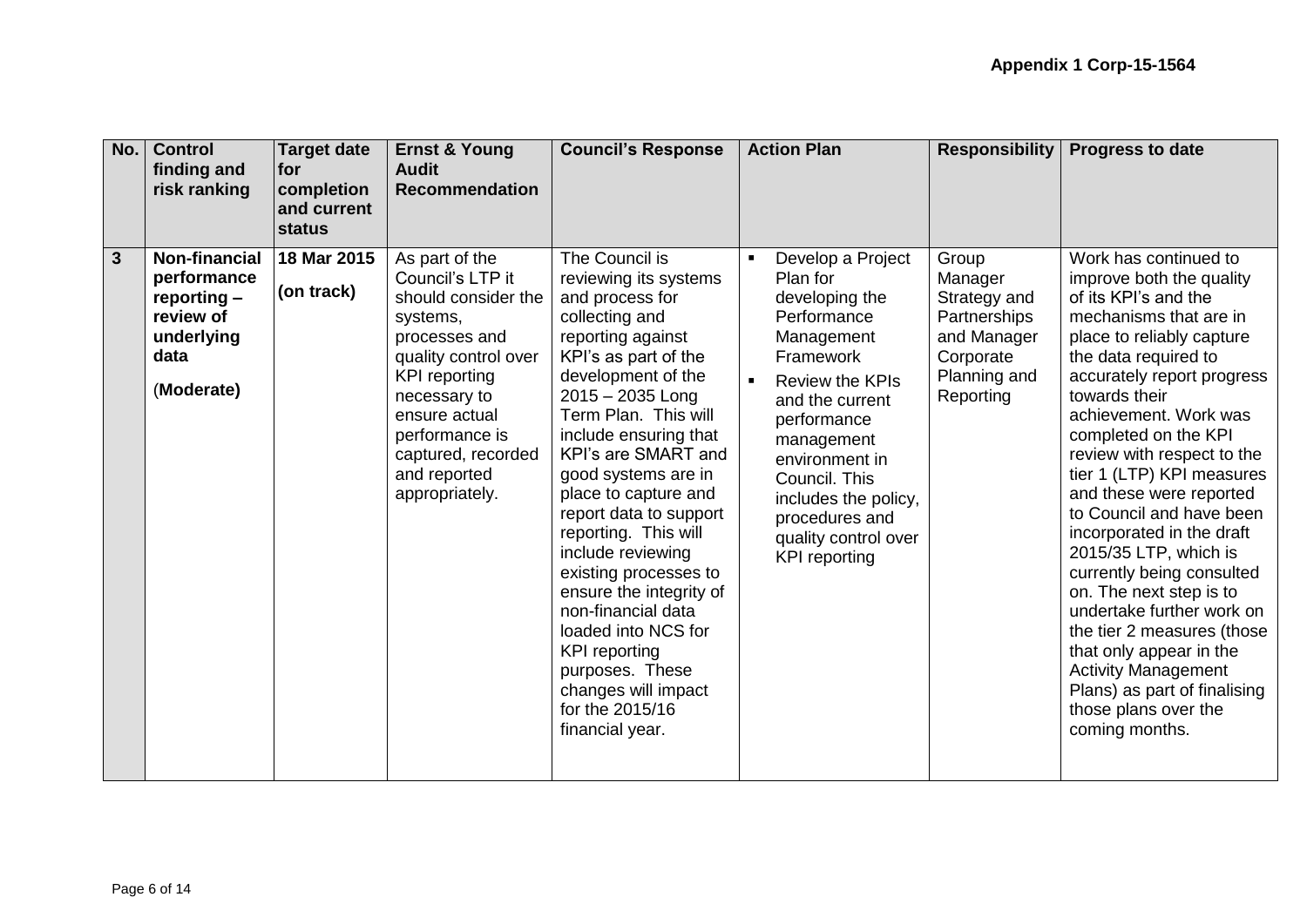| No.                     | <b>Control</b><br>finding and<br>risk ranking                                                                       | <b>Target date</b><br><b>for</b><br>completion<br>and current<br><b>status</b> | <b>Ernst &amp; Young</b><br><b>Audit</b><br><b>Recommendation</b>                                                                                                                                                                                                                                                                               | <b>Council's Response</b>                                                                                                                                                                                                                                                                                                                                                                                                                                                                     | <b>Action Plan</b>                                                                                                                                                                                                                                                                                                                                                                                                                                                | <b>Responsibility</b>                                                                                     | <b>Progress to date</b>                                                                                                                                                                                                                                                                                                                                                                                                                                                                                                                                                                                                                                                                |
|-------------------------|---------------------------------------------------------------------------------------------------------------------|--------------------------------------------------------------------------------|-------------------------------------------------------------------------------------------------------------------------------------------------------------------------------------------------------------------------------------------------------------------------------------------------------------------------------------------------|-----------------------------------------------------------------------------------------------------------------------------------------------------------------------------------------------------------------------------------------------------------------------------------------------------------------------------------------------------------------------------------------------------------------------------------------------------------------------------------------------|-------------------------------------------------------------------------------------------------------------------------------------------------------------------------------------------------------------------------------------------------------------------------------------------------------------------------------------------------------------------------------------------------------------------------------------------------------------------|-----------------------------------------------------------------------------------------------------------|----------------------------------------------------------------------------------------------------------------------------------------------------------------------------------------------------------------------------------------------------------------------------------------------------------------------------------------------------------------------------------------------------------------------------------------------------------------------------------------------------------------------------------------------------------------------------------------------------------------------------------------------------------------------------------------|
| $\overline{\mathbf{4}}$ | <b>Non-financial</b><br>performance<br>reporting $-$<br>clerical<br>accuracy of<br>reported<br>information<br>(Low) | 18 Sep 2015<br>(on track)                                                      | Clarity of the<br>performance<br>framework not only<br>has benefit in<br>terms of the quality<br>of the<br>accountability<br>documentation we<br>audit, it has the<br>potential to deliver<br>significant<br>management utility<br>through focus on<br>the things that<br>matter in terms of<br>the Council<br>achieving its key<br>objectives. | As above, the Council<br>is reviewing its<br>systems and process<br>for collecting and<br>reporting against<br>KPI's as part of the<br>development of the<br>$2015 - 2035$ Long<br>Term Plan. This will<br>include reviewing<br>systems and process<br>to ensure that what is<br>reported aligns with<br>the agreed data<br>source. This will<br>occur through a<br>mixture of reviewing /<br>reinforcing<br>accountabilities and<br>processes used to<br>validate final reported<br>numbers. | The project plan<br>seeks to examine<br>the Council's<br>performance<br>management<br>framework to<br>identify strengths<br>and weaknesses<br>and make<br>recommendations<br>for improvements<br>with associated<br>time lines and<br>resource allocation.<br>Key initial<br>deliverables<br>include:<br>The KPI review<br>$\blacksquare$<br>Establishing<br>$\blacksquare$<br>performance logic<br>mapping to<br>Council's vision,<br>priorities and<br>outcomes | Group<br>Manager<br>Strategy and<br>Partnerships<br>and Manager<br>Corporate<br>Planning and<br>Reporting | Work has continued to<br>improve both the quality<br>of its KPI's and the<br>mechanisms that are in<br>place to reliably capture<br>the data required to<br>accurately report progress<br>towards their<br>achievement. Work was<br>completed on the KPI<br>review with respect to the<br>tier 1 (LTP) KPI measures<br>and these were reported<br>to Council and have been<br>incorporated in the draft<br>2015/35 LTP, which is<br>currently being consulted<br>on. The next step is to<br>undertake further work on<br>the tier 2 measures (those<br>that only appear in the<br><b>Activity Management</b><br>Plans) as part of finalising<br>those plans over the<br>coming months. |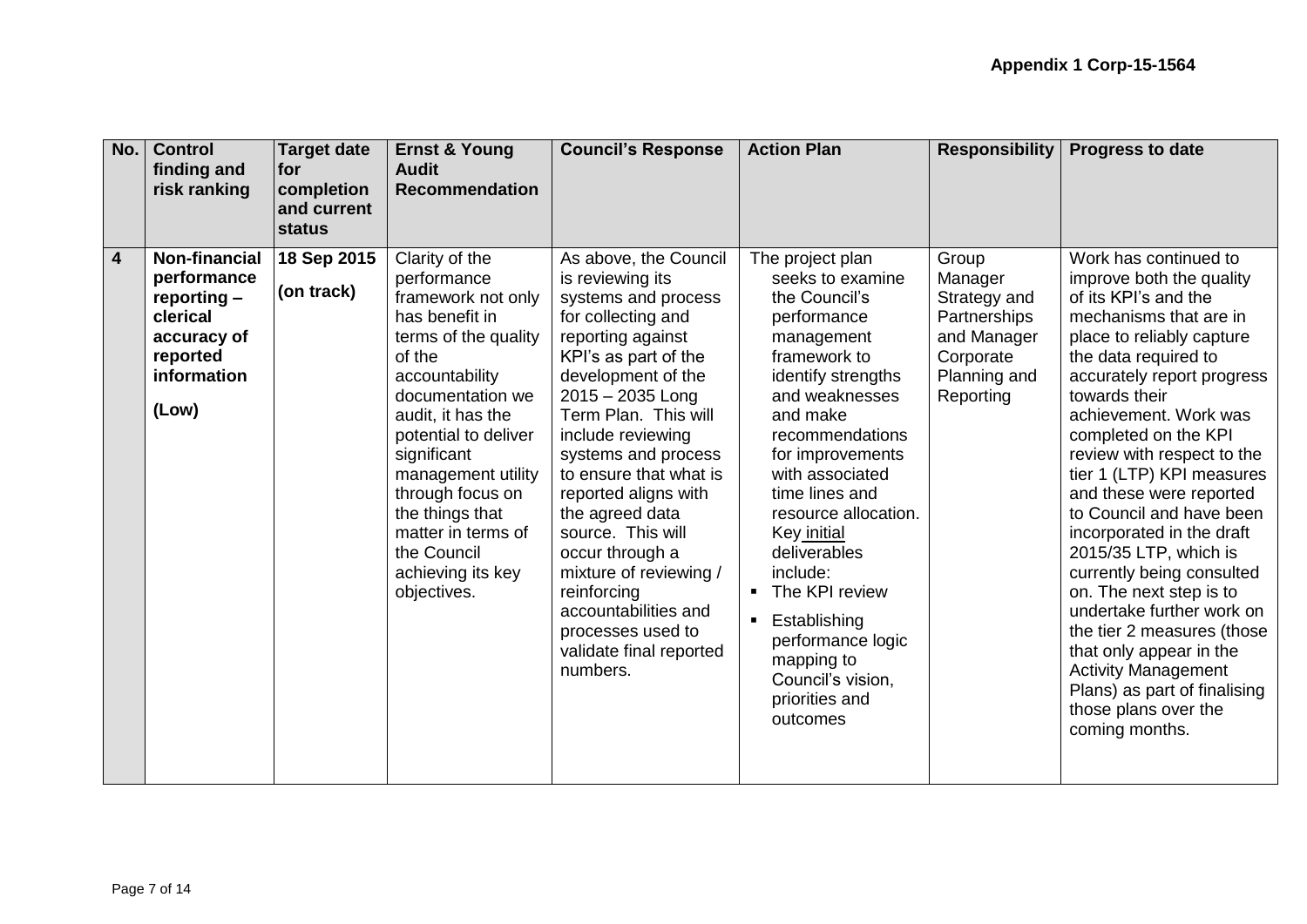| No.            | <b>Control</b><br>finding and<br>risk ranking                                                            | <b>Target date</b><br>for<br>completion<br>and current<br>status | <b>Ernst &amp; Young</b><br><b>Audit</b><br><b>Recommendation</b> | <b>Council's Response</b> | <b>Action Plan</b>                                                                                                                                                                                  | <b>Responsibility</b> | <b>Progress to date</b> |
|----------------|----------------------------------------------------------------------------------------------------------|------------------------------------------------------------------|-------------------------------------------------------------------|---------------------------|-----------------------------------------------------------------------------------------------------------------------------------------------------------------------------------------------------|-----------------------|-------------------------|
| $\overline{4}$ | <b>Non-financial</b><br>performance<br>reporting -<br>clerical<br>accuracy of<br>reported<br>information |                                                                  |                                                                   |                           | Ensuring the KPIs<br>$\blacksquare$<br>appropriate<br>alignment with<br>strategies,<br>priorities, and<br>community and<br>council outcomes                                                         |                       |                         |
|                | (continued)                                                                                              |                                                                  |                                                                   |                           | Enhancing<br>$\blacksquare$<br>corporate<br>monitoring and<br>reporting processes                                                                                                                   |                       |                         |
|                |                                                                                                          |                                                                  |                                                                   |                           | Ensuring<br>$\blacksquare$<br>appropriate<br>consultation on<br>service levels<br>through the LTP                                                                                                   |                       |                         |
|                |                                                                                                          |                                                                  |                                                                   |                           | <b>Establishing self-</b><br>$\blacksquare$<br>assessment<br>processes<br>regarding KPI<br>reviews (including<br>evidence gathering<br>to support targets<br>and measures) for<br>activity managers |                       |                         |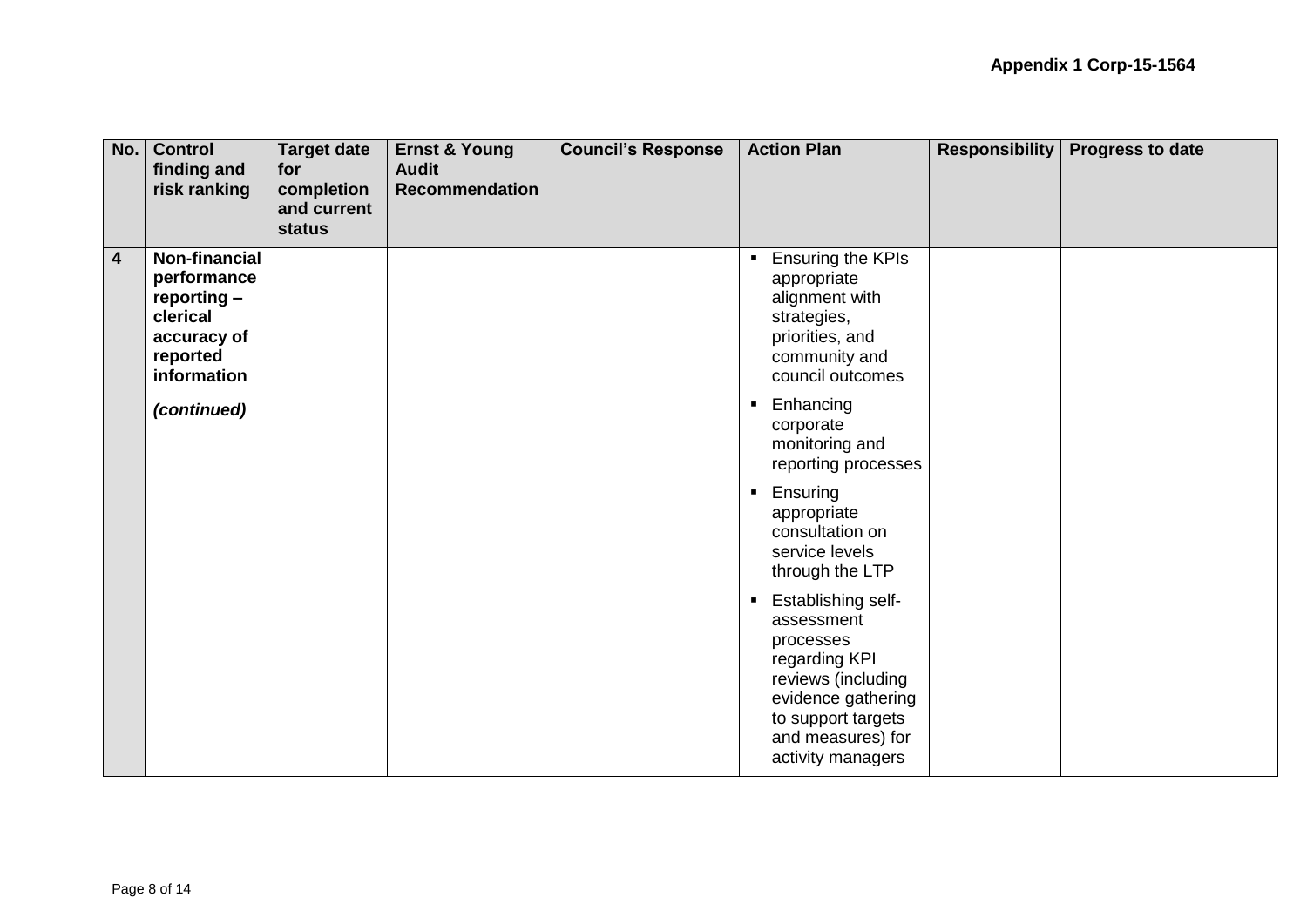| No.            | <b>Control</b><br>finding and<br>risk ranking                                                     | <b>Target date</b><br>for<br>completion<br>and current<br>status | <b>Ernst &amp; Young</b><br><b>Audit</b><br><b>Recommendation</b> | <b>Council's Response</b> | <b>Action Plan</b>                                                                                                                                                                                                | <b>Responsibility</b> | <b>Progress to date</b> |
|----------------|---------------------------------------------------------------------------------------------------|------------------------------------------------------------------|-------------------------------------------------------------------|---------------------------|-------------------------------------------------------------------------------------------------------------------------------------------------------------------------------------------------------------------|-----------------------|-------------------------|
| $\overline{4}$ | Non-financial<br>performance<br>reporting -<br>clerical<br>accuracy of<br>reported<br>information |                                                                  |                                                                   |                           | Developing activity<br>$\blacksquare$<br>and cluster<br>dashboards or<br>plans on the page<br>• Workshops by<br>activity areas to<br>agree KPI<br>dashboards                                                      |                       |                         |
|                | (continued)                                                                                       |                                                                  |                                                                   |                           | Developing a<br>$\blacksquare$<br>performance<br>management<br>framework guidance<br>document and<br>corporate<br>performance<br>improvement plan<br>Creating a central<br>$\blacksquare$<br>repository for KPIs. |                       |                         |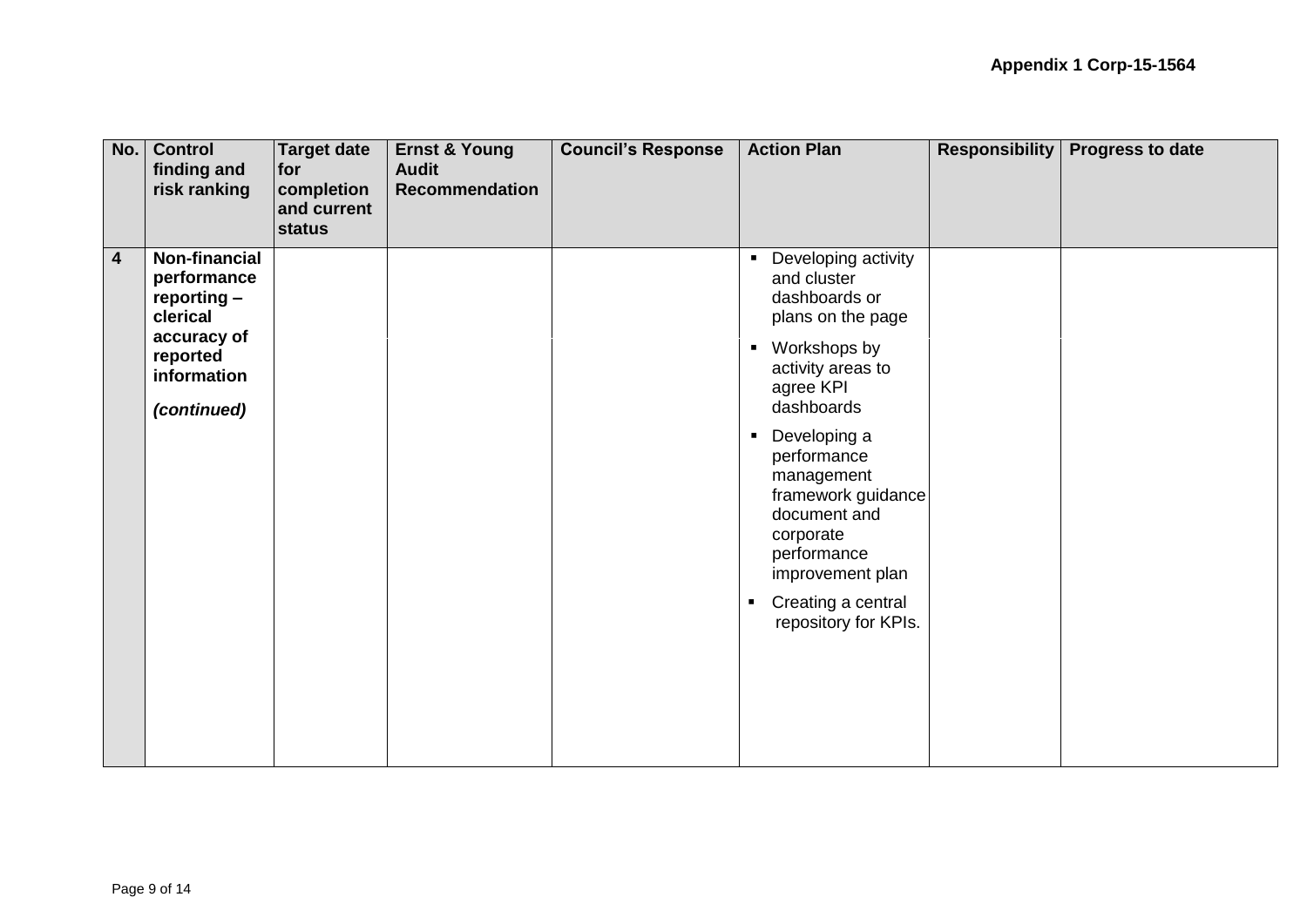| No.            | <b>Control</b><br>finding and<br>risk ranking                 | <b>Target date</b><br>for<br>completion<br>and current<br>status | <b>Ernst &amp; Young</b><br><b>Audit</b><br><b>Recommendation</b>                                                                                | <b>Council's Response</b>                                                                                                                                                                                                            | <b>Action Plan</b>                                                                                                        | <b>Responsibility</b>                                        | <b>Progress to date</b>                                                                                             |
|----------------|---------------------------------------------------------------|------------------------------------------------------------------|--------------------------------------------------------------------------------------------------------------------------------------------------|--------------------------------------------------------------------------------------------------------------------------------------------------------------------------------------------------------------------------------------|---------------------------------------------------------------------------------------------------------------------------|--------------------------------------------------------------|---------------------------------------------------------------------------------------------------------------------|
| $5\phantom{1}$ | Authorisation<br>of payroll<br>voucher<br>(Low)               | 18 Sep 2015<br>(on track)                                        | We recommend<br>that management<br>emphasises the<br>importance of<br>following the<br>Council's<br>processes and<br>controls.                   | Council agrees with<br>the recommendation<br>and will review its<br>internal controls<br>around authorisation<br>of payroll vouchers.                                                                                                | Ensure payroll<br>vouchers are<br>appropriately<br>authorised each<br>month.                                              | Financial<br>Controller with<br>payroll officer<br>support   | A detailed review of<br>Council's internal controls<br>around authorisation of<br>payroll vouchers is on-<br>going. |
| $6\phantom{1}$ | <b>Payroll</b><br><b>Variance</b><br><b>Analysis</b><br>(Low) | 18 Sep 2015<br>(on track)                                        | Management<br>emphasises the<br>importance of<br>following the<br>Council's<br>processes and<br>controls with the<br>individuals<br>responsible. | Council agrees with the<br>recommendation.<br>Council has<br>implemented a new<br>payroll reporting<br>system (Chris 21) over<br>the past 12 months and<br>will review its internal<br>controls around payroll<br>variance analysis. | <b>Payroll Variance</b><br>Analysis Report will be<br>generated from Chris<br>21 each month and<br>explanations provided. | Organisational<br>Development<br>and Financial<br>Controller | A detailed review of<br>Council's internal controls<br>around Payroll Variance is<br>in on-going.                   |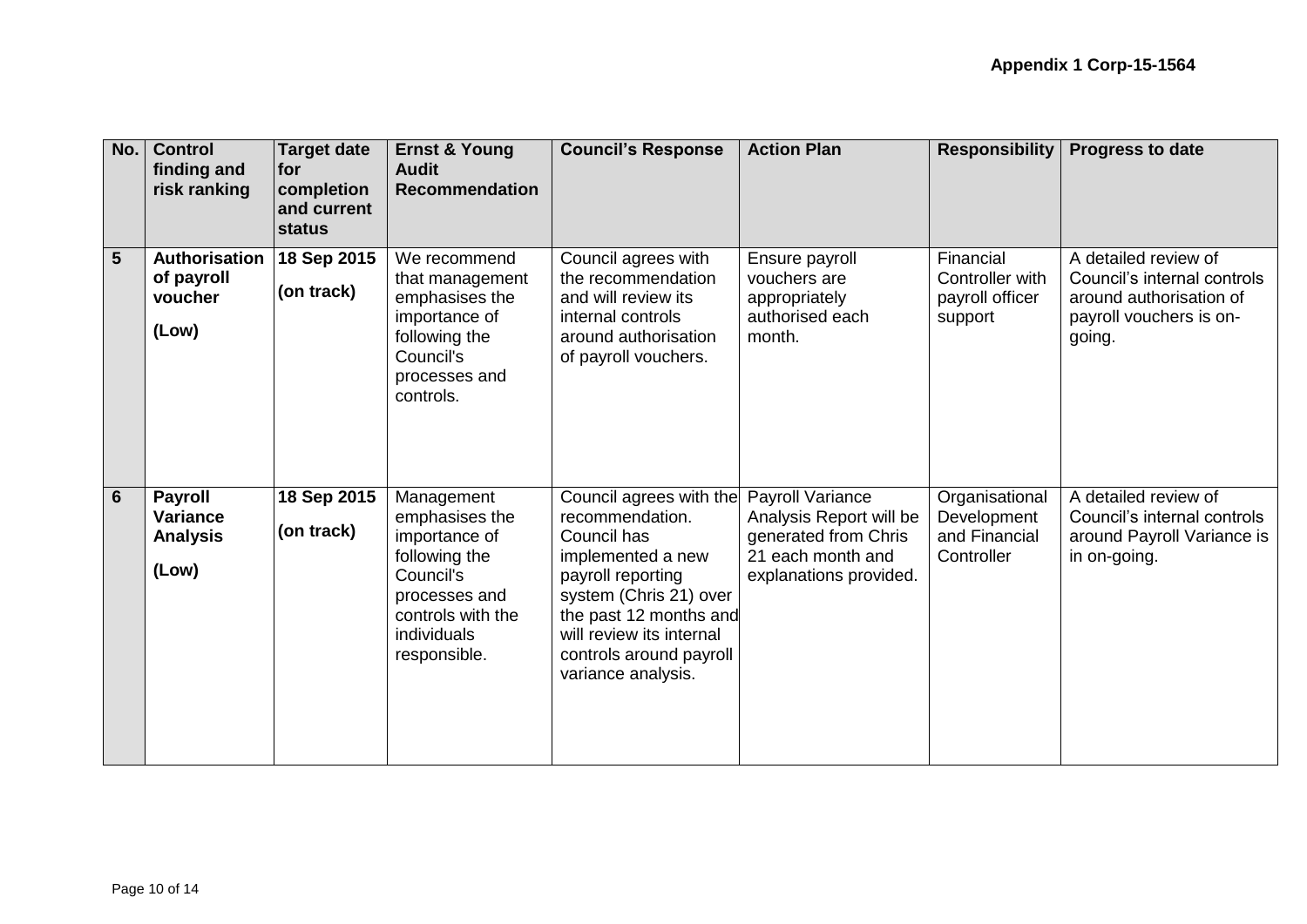| No.                     | <b>Control</b><br>finding and<br>risk ranking                                         | <b>Target date</b><br>for<br>completion<br>and current<br><b>status</b> | <b>Ernst &amp; Young</b><br><b>Audit</b><br><b>Recommendation</b>                                                                                                                                                        | <b>Council's Response</b>                                                                                                                                                   | <b>Action Plan</b>                                                                                                                                                                                                        | <b>Responsibility</b>                              | <b>Progress to date</b>                                                                                                                                                                       |
|-------------------------|---------------------------------------------------------------------------------------|-------------------------------------------------------------------------|--------------------------------------------------------------------------------------------------------------------------------------------------------------------------------------------------------------------------|-----------------------------------------------------------------------------------------------------------------------------------------------------------------------------|---------------------------------------------------------------------------------------------------------------------------------------------------------------------------------------------------------------------------|----------------------------------------------------|-----------------------------------------------------------------------------------------------------------------------------------------------------------------------------------------------|
| $\overline{7}$          | <b>Agreement of</b><br>the fixed<br>asset register<br>to control<br>accounts<br>(Low) | 18 Sep 2015<br>(complete)                                               | A regular<br>reconciliation is<br>performed between<br>the fixed asset<br>register and the<br>general ledger.<br>This reconciliation<br>should be subject<br>to peer review to<br>enhance the quality<br>of the process. | Council agrees with<br>the recommendation<br>and notes the need to<br>improve the end to<br>end management of<br>fixed asset accounting<br>and reporting.                   | A Fixed Asset<br>Reconciliation is<br>performed monthly,<br>and then peer<br>reviewed and<br>authorised by<br>managers.                                                                                                   | Financial<br>Controller with<br><b>SLT</b> support | <b>Fixed Asset Register</b><br>Reconciliations are<br>completed monthly and<br>authorised by the<br>Manager, Financial<br>Accounting and the<br><b>Financial Controller.</b>                  |
| $\overline{\mathbf{8}}$ | <b>Capital</b><br><b>Expenditure</b><br><b>Policy</b><br>(Low)                        | 18 Sep 2015<br>(complete)                                               | We recommend<br>that the KCDC<br>capitalisation<br>quidelines are<br>followed when<br>making the<br>decision whether to<br>capitalise<br>expenditure.                                                                    | Council agrees with<br>the recommendation.<br>As above, Council<br>notes the need to<br>improve the end to<br>end management of<br>fixed asset accounting<br>and reporting. | A detailed<br>transactional analysis<br>of the Capital Work in<br>Progress / Fixed<br>Assets additions must<br>be completed monthly<br>to ensure all items are<br>capital in nature and<br>compliant with KCDC<br>policy. | Financial<br>Controller with<br><b>SLT</b> support | A full review of financial<br>transactions from 1 July<br>2014 to 31 December<br>2014 has been<br>completed. A review is<br>currently in progress to<br>cover the period to 31<br>March 2015. |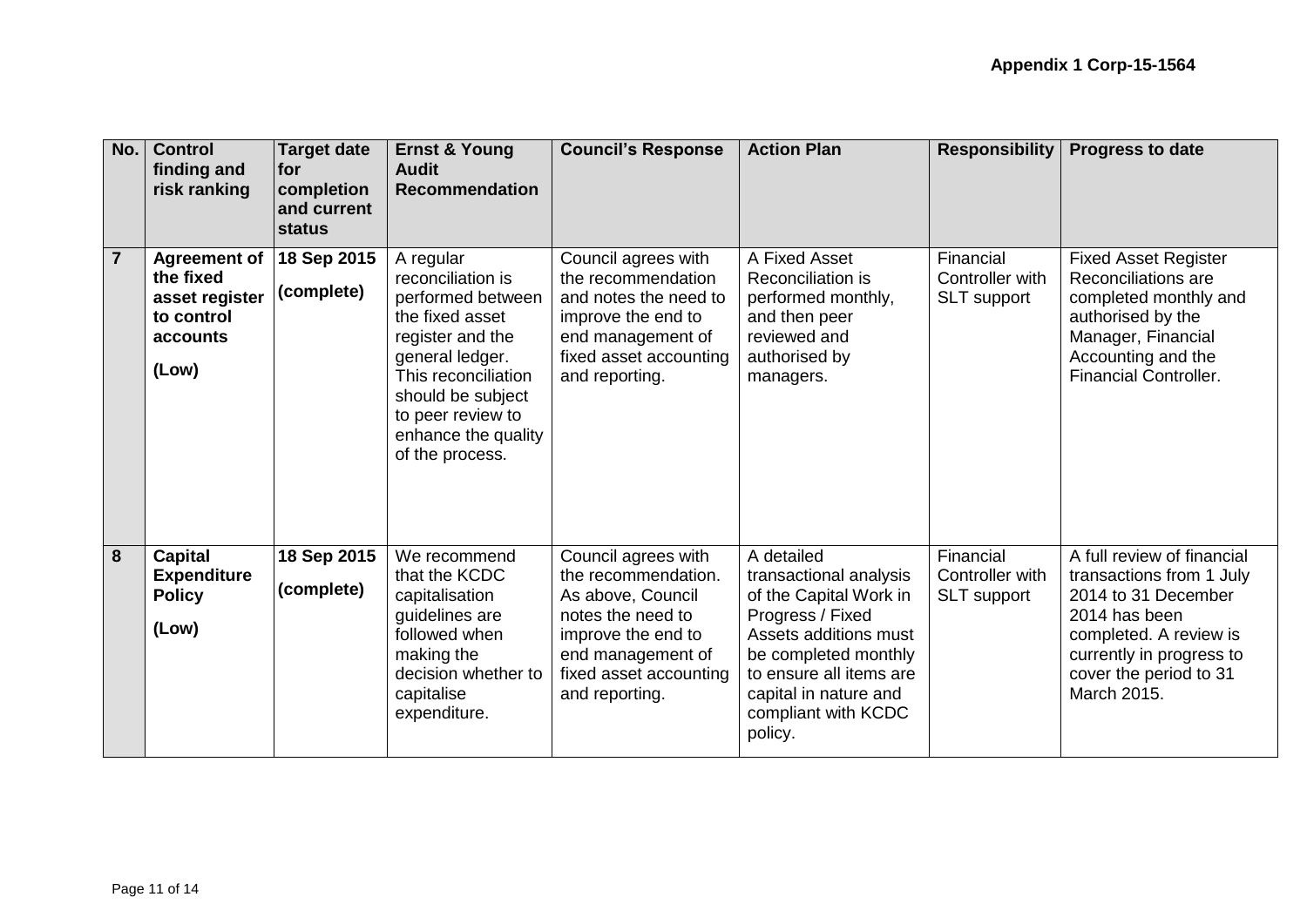| No. | <b>Control</b><br>finding and<br>risk ranking | <b>Target date</b><br><b>for</b><br>completion<br>and current<br>status | <b>Ernst &amp; Young</b><br><b>Audit</b><br><b>Recommendation</b>                                                        | <b>Council's Response</b>                                                                                                                                                                                                                                                                                                                 | <b>Action Plan</b>                                                                                                                                                                                                           | <b>Responsibility</b> | <b>Progress to date</b>                                                                                                                                                                                                                                                                                                                                                                      |
|-----|-----------------------------------------------|-------------------------------------------------------------------------|--------------------------------------------------------------------------------------------------------------------------|-------------------------------------------------------------------------------------------------------------------------------------------------------------------------------------------------------------------------------------------------------------------------------------------------------------------------------------------|------------------------------------------------------------------------------------------------------------------------------------------------------------------------------------------------------------------------------|-----------------------|----------------------------------------------------------------------------------------------------------------------------------------------------------------------------------------------------------------------------------------------------------------------------------------------------------------------------------------------------------------------------------------------|
| 9   | <b>Timely review</b><br>of policies<br>(Low)  | 18 Sep 2015<br>(on track)                                               | Policies should be<br>reviewed<br>periodically to<br>ensure that they<br>correctly reflect<br>Council's<br>expectations. | Council agrees with<br>the recommendation<br>and further notes a<br>review of all Council<br>policies has<br>commenced. All policy<br>updates are targeted<br>to be completed by<br>30 June 2015 and will<br>be reviewed at least<br>every five years or<br>more frequently if<br>considered prudent to<br>do so by Senior<br>Management. | A Register of all<br><b>Council Policies is to</b><br>be established and<br>each policy will be<br>reviewed at least<br>every five years or<br>more frequently if<br>considered prudent to<br>do so by Senior<br>Management. | <b>SLT</b>            | The policies identified in<br>the schedule of policies to<br>be developed and/or<br>reviewed are being<br>worked on, with priority<br>being given to the policies<br>explicitly stated by Ernst &<br>Young following the<br>2013/14 Audit. These are:<br>sensitive expenditure<br>travel expenditure<br>disposal of assets<br>electronic purchase<br>orders<br>office supplies<br>purchasing |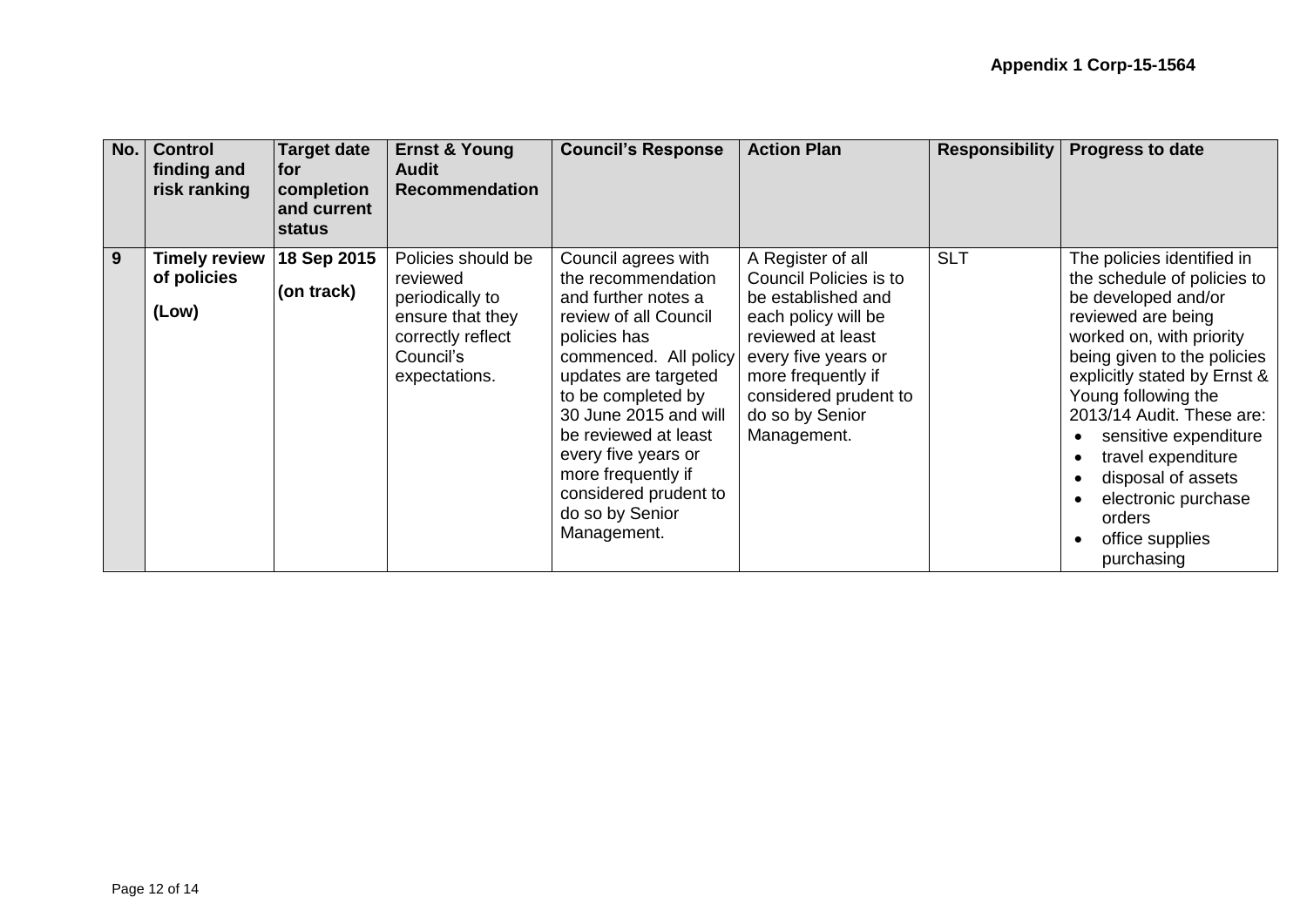| No. | <b>Control</b><br>finding and<br>risk ranking | <b>Target date</b><br><b>for</b><br>completion<br>and current<br>status | <b>Ernst &amp; Young</b><br><b>Audit</b><br><b>Recommendation</b>                                                                                                                                                                                                                                           | <b>Council's Response</b>                                                                                                                                                                                                                                                                                                                                                                                                                                                                                                                                                                                     | <b>Action Plan</b>                                                                                                                                                                                                                        | <b>Responsibility</b>                                                     | <b>Progress to date</b>                                                                                                                                       |
|-----|-----------------------------------------------|-------------------------------------------------------------------------|-------------------------------------------------------------------------------------------------------------------------------------------------------------------------------------------------------------------------------------------------------------------------------------------------------------|---------------------------------------------------------------------------------------------------------------------------------------------------------------------------------------------------------------------------------------------------------------------------------------------------------------------------------------------------------------------------------------------------------------------------------------------------------------------------------------------------------------------------------------------------------------------------------------------------------------|-------------------------------------------------------------------------------------------------------------------------------------------------------------------------------------------------------------------------------------------|---------------------------------------------------------------------------|---------------------------------------------------------------------------------------------------------------------------------------------------------------|
| 10  | <b>Building</b><br><b>Consents</b><br>(Low)   | 18 Sep 2015<br>(on track)                                               | We reiterate our<br>recommendation<br>that the Council<br>investigate as to<br>whether they are<br>classified as a<br>"holder" under the<br><b>Unclaimed Monies</b><br>Act 1971, and<br>whether they are<br>required to return<br>this money to the<br><b>Inland Revenue</b><br>Department if<br>unclaimed. | Council agrees with<br>the recommendation.<br>Over the last two years<br>the Council has been<br>actively working to<br>review each case and<br>refund the bonds<br>where appropriate. In<br>June 2012 the Council<br>had 1,406 bonds<br>outstanding and over<br>the last two years 582<br>bonds have been<br>refunded to<br>individuals. The<br>Council will continue to<br>review the bonds over<br>the coming year with<br>the aim of refunding all<br>applicable bonds.<br>Council has reviewed<br>the Unclaimed Money<br>Act 1971 and has<br>noted that we do not<br>appear to be listed as<br>a holder. | Review the bonds<br>over the coming year<br>with the aim of<br>refunding all bonds<br>where appropriate.<br>Council will elect to be<br>the holder and return<br>the money to the IRD<br>if we are not able to<br>locate the individuals. | Group<br>Manager<br>Regulatory<br>Services and<br>Financial<br>Controller | The outstanding bond<br>liability has been<br>substantially reviewed. A<br>detailed report will be<br>provided to the Corporate<br><b>Business Committee.</b> |